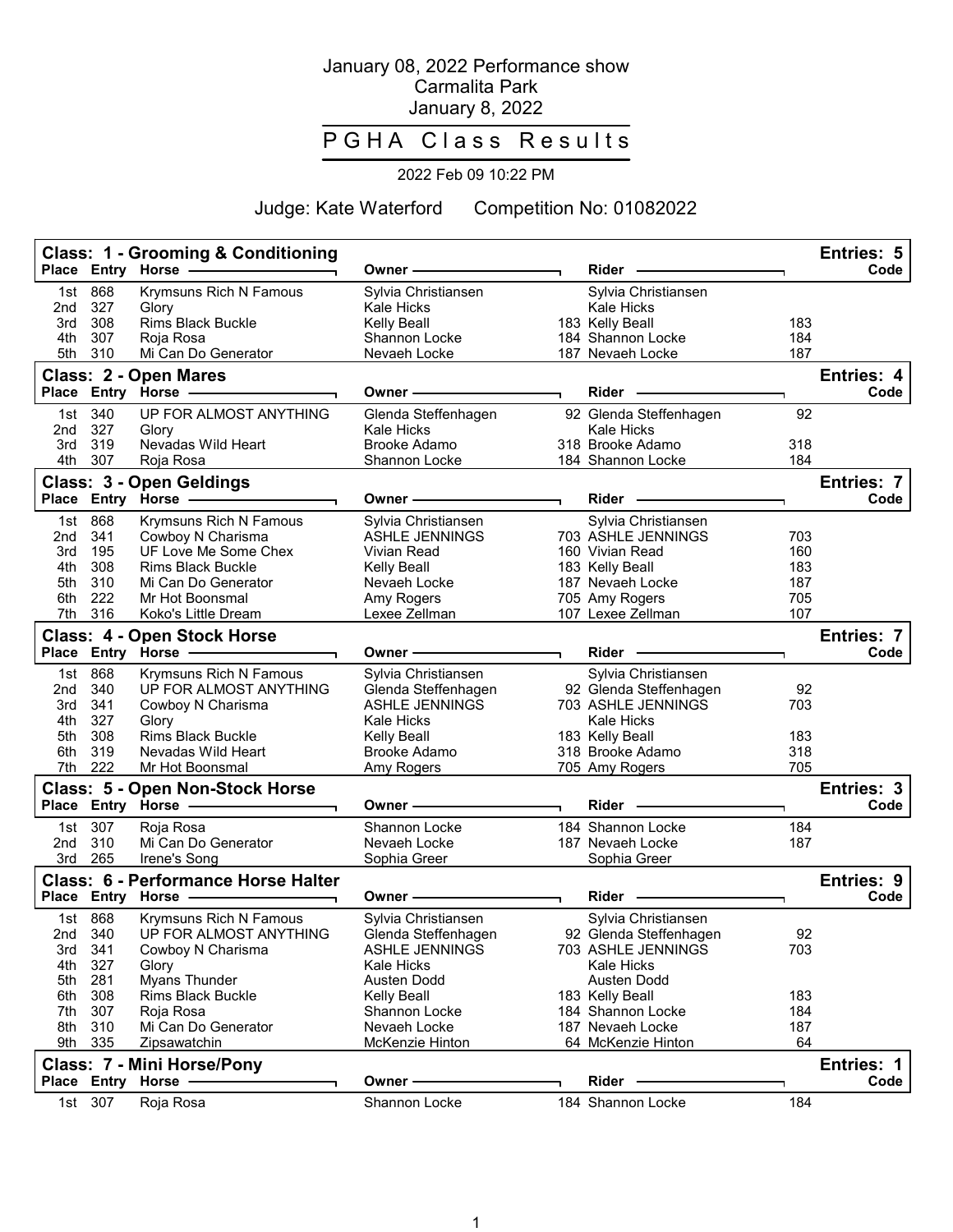|                 |                        | <b>Class: 8 - Color Class</b><br>Place Entry Horse -                |    | Owner -                                    | Rider -                                       |            | Entries: 3<br>Code        |
|-----------------|------------------------|---------------------------------------------------------------------|----|--------------------------------------------|-----------------------------------------------|------------|---------------------------|
| 1st<br>2nd      | 308<br>327             | Rims Black Buckle<br>Glory                                          |    | Kelly Beall<br>Kale Hicks                  | 183 Kelly Beall<br>Kale Hicks                 | 183        |                           |
| 3rd             | 340                    | UP FOR ALMOST ANYTHING                                              |    | Glenda Steffenhagen                        | 92 Glenda Steffenhagen                        | 92         |                           |
|                 | Place Entry Horse      | <b>Class: 9 - Grand &amp; Reserve Halter</b>                        |    | Owner -                                    | Rider                                         |            | <b>Entries: 2</b><br>Code |
|                 | 1st 868<br>2nd 340     | Krymsuns Rich N Famous<br>UP FOR ALMOST ANYTHING                    |    | Sylvia Christiansen<br>Glenda Steffenhagen | Sylvia Christiansen<br>92 Glenda Steffenhagen | 92         |                           |
|                 | Place Entry Rider      | Class: 10 - Walk Showmanship 10 & under<br>$\overline{\phantom{0}}$ |    | Horse -                                    | Owner -                                       |            | Entries: 1<br>Code        |
|                 | 1st 888                | Khaleesi Fasano                                                     |    | <b>Irrisistably Famous</b>                 | Khaleesi Fasano                               |            |                           |
|                 |                        | Class: 11 - Beginner Youth W/T Showmanship                          |    |                                            |                                               |            | <b>Entries: 1</b>         |
|                 |                        | Place Entry Rider                                                   |    | Horse -                                    | Owner -                                       |            | Code                      |
|                 | 1st 319                | Brooke Adamo                                                        |    | 318 Nevadas Wild Heart                     | Brooke Adamo                                  | 318        |                           |
|                 |                        | Class: 12 - Jr Rider Western Showmanship                            |    |                                            |                                               |            | Entries: 9                |
|                 | Place Entry Rider      |                                                                     |    | Horse ·                                    | Owner                                         |            | Code                      |
| 1st             | 333                    | Hannah Brock                                                        |    | 132 Rum Point                              | <b>Hannah Brock</b>                           | 132        |                           |
| 2nd             | 335                    | McKenzie Hinton                                                     |    | 64 Zipsawatchin                            | McKenzie Hinton                               | 64         |                           |
| 3rd             | 331                    | Madison Klotzbach                                                   |    | Kips Dream Chaser                          | Madison Klotzbach                             |            |                           |
| 4th             | 327                    | Kale Hicks                                                          |    | Glory<br>160 UF Love Me Some Chex          | Kale Hicks<br>Vivian Read                     |            |                           |
| 5th<br>6th      | 195<br>316             | Vivian Read<br>Lexee Zellman                                        |    | 107 Koko's Little Dream                    | Lexee Zellman                                 | 160<br>107 |                           |
| 7th             | 265                    | Sophia Greer                                                        |    | Irene's Song                               | Sophia Greer                                  |            |                           |
| 8th             | 310                    | Nevaeh Locke                                                        |    | 187 Mi Can Do Generator                    | Nevaeh Locke                                  | 187        |                           |
| 9th             | 344                    | Paige Klotzbach                                                     |    | OneGoodVerse                               | Paige Klotzbach                               |            |                           |
|                 |                        | Class: 13 - Sr Rider Western Showmanship                            |    |                                            |                                               |            | Entries: 7                |
| <b>Place</b>    |                        | Entry Rider - 2000                                                  | ┑. | Horse $-$                                  | Owner -                                       |            | Code                      |
| 1st             | 188                    | Audra Fasano                                                        |    | <b>Irresistably Famous</b>                 | Audra Fasano                                  |            |                           |
| 2 <sub>nd</sub> | 340                    | Glenda Steffenhagen                                                 |    | 92 UP FOR ALMOST ANYTHING                  | Glenda Steffenhagen                           | 92         |                           |
| 3rd             | 5758                   | Shelby Timp-Sevak                                                   |    | 133 Zips Classy Otoe                       | Shelby Timp-Sevak                             | 133        |                           |
| 4th             | 341                    | <b>ASHLE JENNINGS</b>                                               |    | 703 Cowboy N Charisma                      | <b>ASHLE JENNINGS</b>                         | 703        |                           |
| 5th             | 307                    | Shannon Locke                                                       |    | 184 Roja Rosa                              | Shannon Locke                                 | 184        |                           |
| 6th             | 308                    | <b>Kelly Beall</b>                                                  |    | 183 Rims Black Buckle                      | <b>Kelly Beall</b>                            | 183        |                           |
| 7th             | 222                    | Amy Rogers                                                          |    | 705 Mr Hot Boonsmal                        | Amy Rogers                                    | 705        |                           |
|                 |                        | Class: 14 - Walk Western/English Pleasure 10 & under                |    |                                            |                                               |            | <b>Entries: 1</b>         |
|                 |                        | Place Entry Rider -                                                 |    | Horse -                                    | Owner -                                       |            | Code                      |
|                 | 1st 888                | Khaleesi Fasano                                                     |    | <b>Irrisistably Famous</b>                 | Khaleesi Fasano                               |            |                           |
|                 |                        | Class: 15 - Walk Horsemanship/Equitation 10 & under                 |    |                                            |                                               |            | Entries: 1                |
|                 | Place Entry Rider      |                                                                     |    | <b>Horse</b>                               | Owner -                                       |            | Code                      |
|                 | 1st 888                | Khaleesi Fasano                                                     |    | Irrisistably Famous                        | Khaleesi Fasano                               |            |                           |
|                 |                        | Class: 16 - Western or English Walk/Trot Leadline 10 & under        |    |                                            |                                               |            | Entries: 0                |
|                 | Place Entry Rider      |                                                                     |    | <b>Horse</b>                               | Owner-                                        |            | Code                      |
|                 |                        |                                                                     |    |                                            |                                               |            |                           |
|                 | Place Entry Rider      | Class: 17 - Western/English Walk Leadline 8 & under                 |    |                                            |                                               |            | Entries: 0<br>Code        |
|                 |                        |                                                                     |    | Horse $-$                                  | Owner -                                       |            |                           |
|                 |                        | Class: 18 - Western In-hand Trail                                   |    |                                            |                                               |            | Entries: 8                |
|                 |                        | Place Entry Horse                                                   |    | Owner -                                    | Rider                                         |            | Code                      |
|                 | 1st 335                | Zipsawatchin                                                        |    | McKenzie Hinton                            | 64 McKenzie Hinton                            | 64         |                           |
| 2nd             | 195                    | UF Love Me Some Chex                                                |    | Vivian Read                                | 160 Vivian Read                               | 160        |                           |
| 3rd             | 319                    | Nevadas Wild Heart                                                  |    | Brooke Adamo                               | 318 Brooke Adamo                              | 318        |                           |
| 4th             | 341                    | Cowboy N Charisma                                                   |    | <b>ASHLE JENNINGS</b>                      | 703 ASHLE JENNINGS                            | 703        |                           |
| 5th             | 327                    | Glory                                                               |    | Kale Hicks                                 | Kale Hicks                                    |            |                           |
| 6th<br>7th      | 222<br>310             | Mr Hot Boonsmal<br>Mi Can Do Generator                              |    | Amy Rogers<br>Nevaeh Locke                 | 705 Amy Rogers<br>187 Nevaeh Locke            | 705<br>187 |                           |
|                 | 265                    | Irene's Song                                                        |    | Sophia Greer                               | Sophia Greer                                  |            |                           |
|                 |                        |                                                                     |    |                                            |                                               |            | <b>Entries: 1</b>         |
|                 |                        | Class: 19 - West. Beginner Youth W/T Trail                          |    | Owner -                                    | Rider                                         |            | Code                      |
|                 |                        |                                                                     |    |                                            |                                               |            |                           |
|                 | Place Entry<br>1st 319 | Horse -<br>Nevadas Wild Heart                                       |    | Brooke Adamo                               | 318 Brooke Adamo                              | 318        |                           |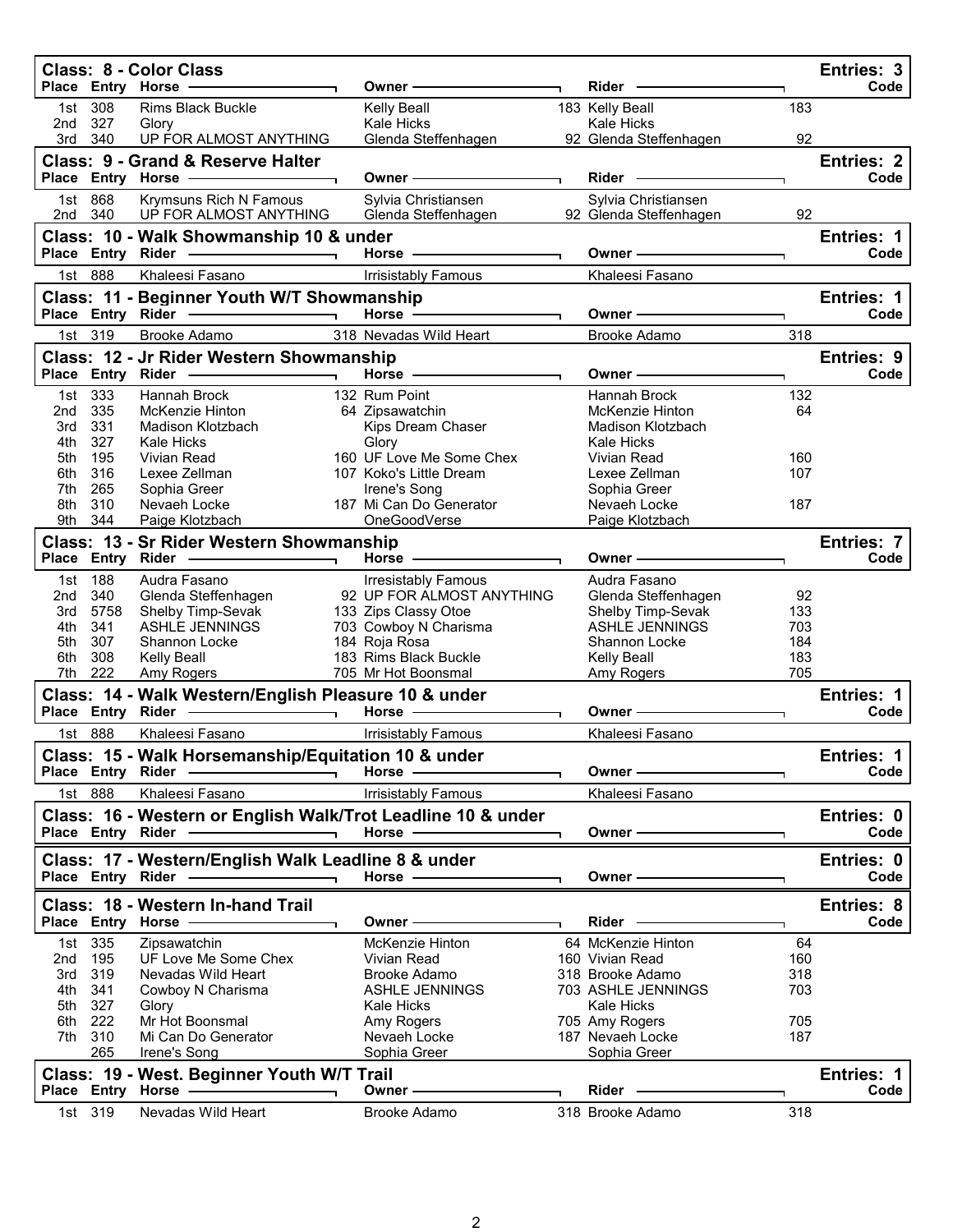|                                                                      |                | Class: 20 - Western Jr Rider Walk/Trot Trail    |                                        |  |                                        |           | Entries: 4        |
|----------------------------------------------------------------------|----------------|-------------------------------------------------|----------------------------------------|--|----------------------------------------|-----------|-------------------|
|                                                                      |                | Place Entry Horse -                             | Owner-                                 |  | Rider -                                |           | Code              |
| 1st                                                                  | 327            | Glory                                           | Kale Hicks                             |  | <b>Kale Hicks</b>                      |           |                   |
| 2nd                                                                  | 195            | UF Love Me Some Chex                            | Vivian Read                            |  | 160 Vivian Read                        | 160       |                   |
| 3rd<br>4th                                                           | 310<br>335     | Mi Can Do Generator<br>Zipsawatchin             | Nevaeh Locke<br><b>McKenzie Hinton</b> |  | 187 Nevaeh Locke<br>64 McKenzie Hinton | 187<br>64 |                   |
|                                                                      |                |                                                 |                                        |  |                                        |           |                   |
|                                                                      |                | Class: 21 - Western Sr Rider Walk/Trot Trail    |                                        |  |                                        |           | <b>Entries: 2</b> |
| Place                                                                |                | Entry Horse                                     | Owner -                                |  | Rider -                                |           | Code              |
| 1st                                                                  | 341            | Cowboy N Charisma                               | <b>ASHLE JENNINGS</b>                  |  | 703 ASHLE JENNINGS                     | 703       |                   |
| 2nd                                                                  | 5758           | Zips Classy Otoe                                | Shelby Timp-Sevak                      |  | 133 Shelby Timp-Sevak                  | 133       |                   |
|                                                                      |                | Class: 22 - Western Jr Rider Trail              |                                        |  |                                        |           | Entries: 4        |
|                                                                      |                | Place Entry Horse -                             | Owner-                                 |  | Rider -                                |           | Code              |
| 1st                                                                  | 333            | <b>Rum Point</b>                                | Hannah Brock                           |  | 132 Hannah Brock                       | 132       |                   |
| 2nd                                                                  | 316            | Koko's Little Dream                             | Lexee Zellman                          |  | 107 Lexee Zellman                      | 107       |                   |
| 3rd                                                                  | 301            | Uno                                             | Brooke Adamo                           |  | 318 Brooke Adamo                       | 318       |                   |
| 4th.                                                                 | 331            | Kips Dream Chaser                               | Madison Klotzbach                      |  | Madison Klotzbach                      |           |                   |
|                                                                      |                | Class: 23 - Western Sr Rider Trail              |                                        |  |                                        |           | Entries: 4        |
|                                                                      |                | Place Entry Horse -                             | Owner -                                |  | Rider -                                |           | Code              |
| 1st                                                                  | 340            | UP FOR ALMOST ANYTHING                          | Glenda Steffenhagen                    |  | 92 Glenda Steffenhagen                 | 92        |                   |
| 2nd                                                                  | $7\phantom{0}$ | Mr Go Getter                                    | Eric Vaughn                            |  | Eric Vaughn                            |           |                   |
| 3rd                                                                  | 868            | Krymsuns Rich N Famous                          | Sylvia Christiansen                    |  | Sylvia Christiansen                    |           |                   |
| 4th                                                                  | 175            | RED HOT HIT MAN                                 | 175 CINDY VAUGHN                       |  | 007 CINDY VAUGHN                       | 007       |                   |
|                                                                      |                | Class: 24 - Warm Up Walk/Trot Western Pleasure  |                                        |  |                                        |           | <b>Entries: 3</b> |
| Place                                                                |                | Entry Horse -                                   | Owner -                                |  | <b>Rider</b>                           |           | Code              |
| 1st                                                                  | 305            | C D Duel                                        | Kellie Kauffman                        |  | Kellie Kauffman                        |           |                   |
| 2nd                                                                  | 310            | Mi Can Do Generator                             | Nevaeh Locke                           |  | 187 Nevaeh Locke                       | 187       |                   |
| 3rd                                                                  | 318            | Spring                                          | Jody Boudreau                          |  | 244 Jody Boudreau                      | 244       |                   |
| <b>Entries: 2</b><br>Class: 25 - Beginner Youth W/T Western Pleasure |                |                                                 |                                        |  |                                        |           |                   |
|                                                                      |                | Place Entry Horse ------------                  | Owner $\longrightarrow$                |  | Rider -                                |           | Code              |
|                                                                      | 1st 319        | Nevadas Wild Heart                              | Brooke Adamo                           |  | 318 Brooke Adamo                       | 318       |                   |
|                                                                      | 2nd 318        | Spring                                          | Jody Boudreau                          |  | 244 Jody Boudreau                      | 244       |                   |
|                                                                      |                | Class: 26 - Jr Rider Walk/Trot Western Pleasure |                                        |  |                                        |           | Entries: 5        |
|                                                                      |                | Place Entry Horse - The Manager                 | Owner $-$                              |  | <b>Rider</b>                           |           | Code              |
| 1st                                                                  | 335            | Zipsawatchin                                    | <b>McKenzie Hinton</b>                 |  | 64 McKenzie Hinton                     | 64        |                   |
| 2nd                                                                  | 327            | Glory                                           | <b>Kale Hicks</b>                      |  | <b>Kale Hicks</b>                      |           |                   |
| 3rd                                                                  | 195            | UF Love Me Some Chex                            | <b>Vivian Read</b>                     |  | 160 Vivian Read                        | 160       |                   |
| 4th                                                                  | 318            | Spring                                          | Jody Boudreau                          |  | 244 Jody Boudreau                      | 244       |                   |
| 5th                                                                  | 310            | Mi Can Do Generator                             | Nevaeh Locke                           |  | 187 Nevaeh Locke                       | 187       |                   |
|                                                                      |                | Class: 27 - Sr Rider Walk/Trot Western Pleasure |                                        |  |                                        |           | Entries: 5        |
| <b>Place</b>                                                         |                | <b>Entry Horse</b>                              | Owner                                  |  | Rider                                  |           | Code              |
| 1st                                                                  | 188            | <b>Irresistably Famous</b>                      | Audra Fasano                           |  | Audra Fasano                           |           |                   |
| 2nd                                                                  | 341            | Cowboy N Charisma                               | <b>ASHLE JENNINGS</b>                  |  | 703 ASHLE JENNINGS                     | 703       |                   |
| 3rd                                                                  | 5758           | Zips Classy Otoe                                | Shelby Timp-Sevak                      |  | 133 Shelby Timp-Sevak                  | 133       |                   |
| 4th                                                                  | 305            | C D Duel                                        | Kellie Kauffman                        |  | Kellie Kauffman                        |           |                   |
| 5th                                                                  | 307            | Roja Rosa                                       | Shannon Locke                          |  | 184 Shannon Locke                      | 184       |                   |
|                                                                      |                | Class: 28 - Open W/T Western Discipline Rail    |                                        |  |                                        |           | Entries: 6        |
| <b>Place</b>                                                         |                | <b>Entry Horse</b>                              | Owner -                                |  | Rider                                  |           | Code              |
| 1st                                                                  | 188            | <b>Irresistably Famous</b>                      | Audra Fasano                           |  | Audra Fasano                           |           |                   |
| 2nd                                                                  | 341            | Cowboy N Charisma                               | <b>ASHLE JENNINGS</b>                  |  | 703 ASHLE JENNINGS                     | 703       |                   |
| 3rd                                                                  | 5758           | Zips Classy Otoe                                | Shelby Timp-Sevak                      |  | 133 Shelby Timp-Sevak                  | 133       |                   |
| 4th                                                                  | 327<br>318     | Glory                                           | <b>Kale Hicks</b>                      |  | Kale Hicks<br>244 Jody Boudreau        | 244       |                   |
| 5th<br>6th                                                           | 195            | Spring<br>UF Love Me Some Chex                  | Jody Boudreau<br>Vivian Read           |  | 160 Vivian Read                        | 160       |                   |
|                                                                      |                |                                                 |                                        |  |                                        |           |                   |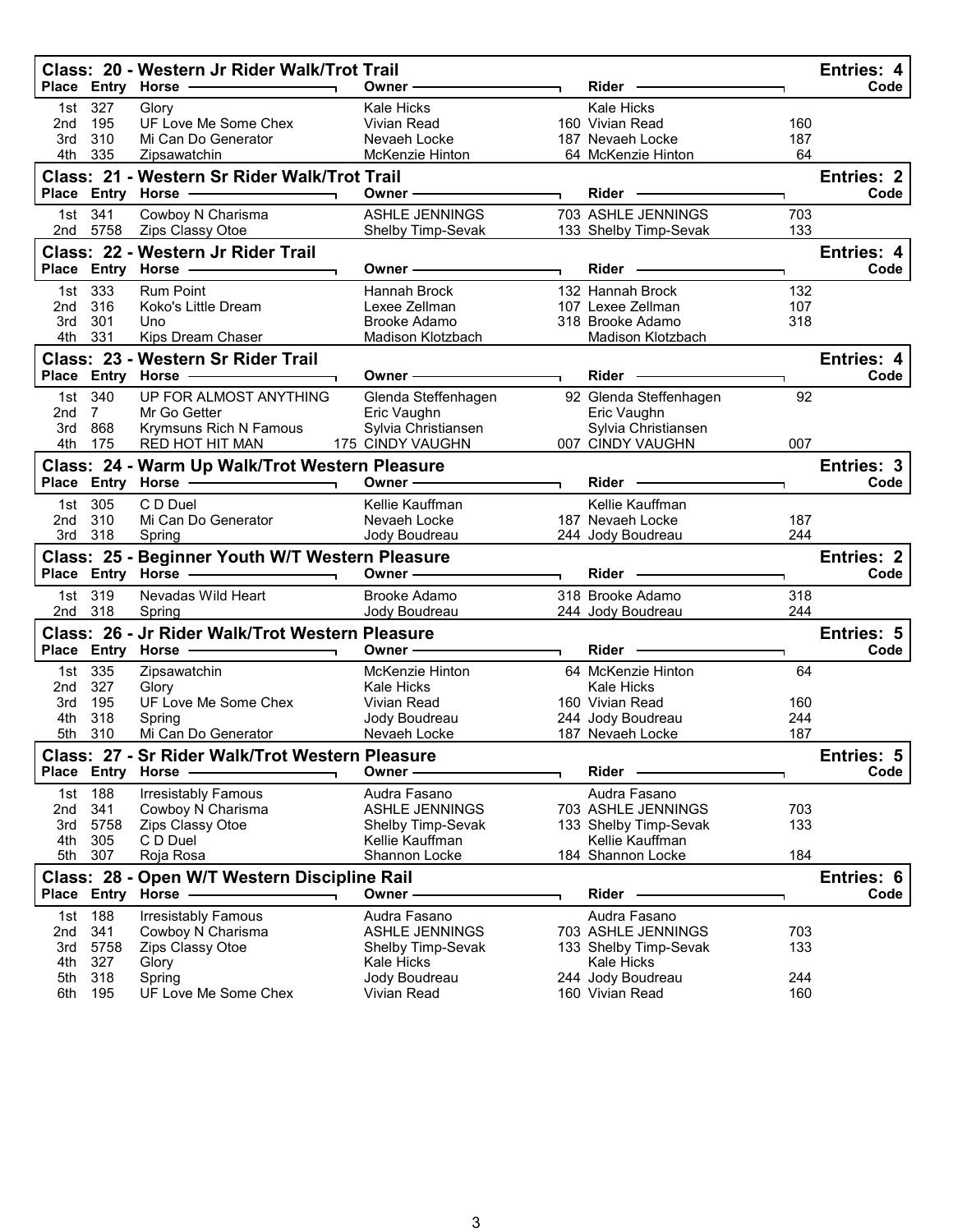|                 |                   | Class: 29 - Open Western Discipline Rail<br>Place Entry Horse - | Owner-                                        | Rider                                   |     | <b>Entries: 9</b><br>Code |
|-----------------|-------------------|-----------------------------------------------------------------|-----------------------------------------------|-----------------------------------------|-----|---------------------------|
|                 |                   |                                                                 |                                               |                                         |     |                           |
| 1st             | 333               | <b>Rum Point</b>                                                | Hannah Brock                                  | 132 Hannah Brock                        | 132 |                           |
| 2nd<br>3rd      | 7<br>175          | Mr Go Getter<br><b>RED HOT HIT MAN</b>                          | Eric Vaughn<br>175 CINDY VAUGHN               | Eric Vaughn<br>007 CINDY VAUGHN         | 007 |                           |
| 4th             | 340               | UP FOR ALMOST ANYTHING                                          | Glenda Steffenhagen                           | 92 Glenda Steffenhagen                  | 92  |                           |
| 5th             | 316               | Koko's Little Dream                                             | Lexee Zellman                                 | 107 Lexee Zellman                       | 107 |                           |
| 6th             | 301               | Uno                                                             | Brooke Adamo                                  | 318 Brooke Adamo                        | 318 |                           |
| 7th             | 868               | Krymsuns Rich N Famous                                          | Sylvia Christiansen                           | Sylvia Christiansen                     |     |                           |
| 8th             | 331               | Kips Dream Chaser                                               | Madison Klotzbach                             | <b>Madison Klotzbach</b>                |     |                           |
| 9th             | 325               | UF Show Me The Rum                                              | Emma Ducheneau                                | 500 Emma Ducheneau                      | 500 |                           |
|                 |                   | Class: 30 - Warm Up Western Pleasure                            |                                               |                                         |     | <b>Entries: 2</b>         |
|                 |                   | Place Entry Horse -                                             | Owner-                                        | Rider                                   |     | Code                      |
| 1st             | 325               | UF Show Me The Rum                                              | Emma Ducheneau                                | 500 Emma Ducheneau                      | 500 |                           |
| 2nd             | 868               | Krymsuns Rich N Famous                                          | Sylvia Christiansen                           | Sylvia Christiansen                     |     |                           |
|                 |                   | Class: 31 - Jr Rider Western Pleasure                           |                                               |                                         |     | Entries: 4                |
|                 |                   | Place Entry Horse                                               | Owner -                                       | <b>Rider</b>                            |     | Code                      |
|                 |                   |                                                                 |                                               |                                         |     |                           |
| 1st             | 333               | <b>Rum Point</b>                                                | Hannah Brock                                  | 132 Hannah Brock                        | 132 |                           |
| 2nd             | 317               | Star                                                            | Emma Ducheneau                                | 500 Emma Ducheneau                      | 500 |                           |
| 3rd<br>4th      | 301<br>331        | Uno<br>Kips Dream Chaser                                        | Brooke Adamo<br>Madison Klotzbach             | 318 Brooke Adamo<br>Madison Klotzbach   | 318 |                           |
|                 |                   |                                                                 |                                               |                                         |     |                           |
|                 |                   | <b>Class: 32 - Sr Rider Western Pleasure</b>                    |                                               |                                         |     | Entries: 4                |
|                 |                   | Place Entry Horse                                               | Owner-                                        | Rider -                                 |     | Code                      |
| 1st             | $\overline{7}$    | Mr Go Getter                                                    | Eric Vaughn                                   | Eric Vaughn                             |     |                           |
| 2nd             | 175               | RED HOT HIT MAN                                                 | 175 CINDY VAUGHN                              | 007 CINDY VAUGHN                        | 007 |                           |
| 3rd             | 868               | Krymsuns Rich N Famous                                          | Sylvia Christiansen                           | Sylvia Christiansen                     |     |                           |
| 4th             | 340               | UP FOR ALMOST ANYTHING                                          | Glenda Steffenhagen                           | 92 Glenda Steffenhagen                  | 92  |                           |
|                 |                   | Class: 33 - Beginner Youth W/T Western Horsemanship             |                                               |                                         |     | <b>Entries: 2</b>         |
|                 |                   | Place Entry Horse -                                             | Owner-                                        | <b>Rider</b>                            |     | Code                      |
| 1st             | 319               | Nevadas Wild Heart                                              | <b>Brooke Adamo</b>                           | 318 Brooke Adamo                        | 318 |                           |
| 2nd             | 318               | Spring                                                          | Jody Boudreau                                 | 244 Jody Boudreau                       | 244 |                           |
|                 |                   | Class: 34 - Jr Rider Walk/Trot Western Horsemanship             |                                               |                                         |     | Entries: 4                |
|                 | Place Entry Rider |                                                                 | Horse -                                       | Owner <b>·</b>                          |     | Code                      |
| 1st             | 195               | Vivian Read                                                     | 160 UF Love Me Some Chex                      | Vivian Read                             |     |                           |
| 2nd             | 318               |                                                                 |                                               |                                         |     |                           |
| 3rd             |                   |                                                                 |                                               |                                         | 160 |                           |
|                 |                   | Jody Boudreau                                                   | 244 Spring                                    | Jody Boudreau                           | 244 |                           |
|                 | 327               | Kale Hicks                                                      | Glory                                         | Kale Hicks                              |     |                           |
| 4th             | 335               | McKenzie Hinton                                                 | 64 Zipsawatchin                               | McKenzie Hinton                         | 64  |                           |
|                 |                   | Class: 35 - Sr Rider Walk/Trot Western Horsemanship             |                                               |                                         |     | <b>Entries: 5</b>         |
|                 |                   | Place Entry Rider                                               | Horse -                                       | Owner -                                 |     | Code                      |
| 1st             | 305               | Kellie Kauffman                                                 | C D Duel                                      | Kellie Kauffman                         |     |                           |
| 2nd             | 341               | <b>ASHLE JENNINGS</b>                                           | 703 Cowboy N Charisma                         | <b>ASHLE JENNINGS</b>                   | 703 |                           |
| 3rd             | 188               | Audra Fasano                                                    | <b>Irresistably Famous</b>                    | Audra Fasano                            |     |                           |
| 4th             | 307               | Shannon Locke                                                   | 184 Roja Rosa                                 | Shannon Locke                           | 184 |                           |
| 5th             | 5758              | Shelby Timp-Sevak                                               | 133 Zips Classy Otoe                          | Shelby Timp-Sevak                       | 133 |                           |
|                 |                   | Class: 36 - Jr Rider Western Horsemanship                       |                                               |                                         |     | Entries: 4                |
| <b>Place</b>    | Entry             | Rider                                                           | <b>Horse</b>                                  | Owner                                   |     | Code                      |
| 1st             | 333               | Hannah Brock                                                    | 132 Rum Point                                 | Hannah Brock                            | 132 |                           |
| 2 <sub>nd</sub> | 325               | Emma Ducheneau                                                  | 500 UF Show Me The Rum                        | Emma Ducheneau                          | 500 |                           |
| 3rd             | 301               | Brooke Adamo                                                    | 318 Uno                                       | <b>Brooke Adamo</b>                     | 318 |                           |
| 4th             | 331               | Madison Klotzbach                                               | Kips Dream Chaser                             | Madison Klotzbach                       |     |                           |
|                 |                   | Class: 37 - Sr Rider Western Horsemanship                       |                                               |                                         |     | Entries: 4                |
| <b>Place</b>    | Entry Rider       |                                                                 | Horse                                         | Owner -                                 |     | Code                      |
|                 |                   |                                                                 |                                               |                                         |     |                           |
| 1st<br>2nd      | 868<br>175        | Sylvia Christiansen<br><b>CINDY VAUGHN</b>                      | Krymsuns Rich N Famous<br>007 RED HOT HIT MAN | Sylvia Christiansen<br>175 CINDY VAUGHN | 007 |                           |
| 3rd             | 340               | Glenda Steffenhagen                                             | 92 UP FOR ALMOST ANYTHING                     | Glenda Steffenhagen                     | 92  |                           |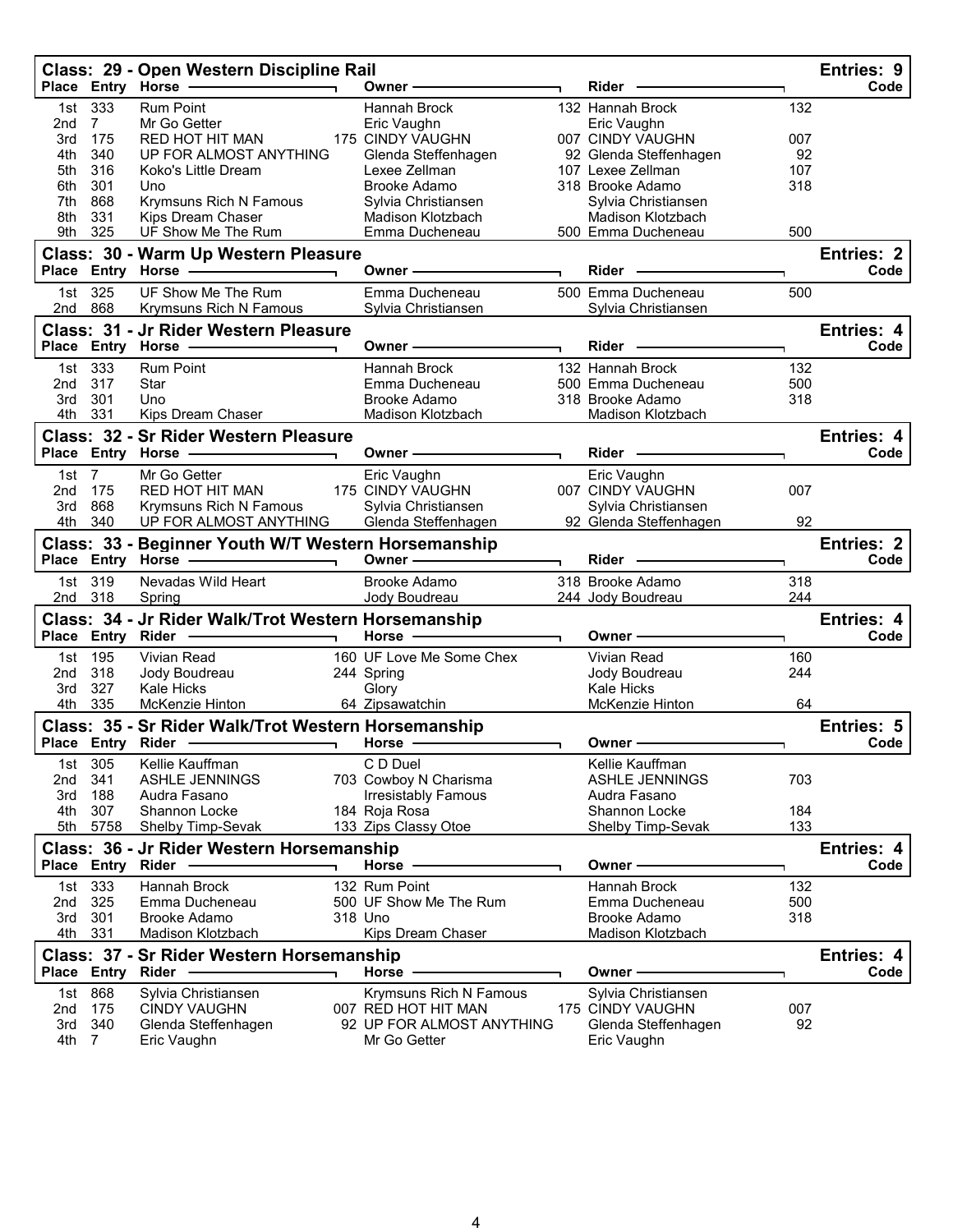|                 |                           | Class: 38 - Hunter-In-Hand<br>Place Entry Horse                                                                                                                                                                                | Owner -                                                                                                                                                                                                                        | Rider -                                                                                                                                                                                                                              |            | Entries: 7<br>Code        |
|-----------------|---------------------------|--------------------------------------------------------------------------------------------------------------------------------------------------------------------------------------------------------------------------------|--------------------------------------------------------------------------------------------------------------------------------------------------------------------------------------------------------------------------------|--------------------------------------------------------------------------------------------------------------------------------------------------------------------------------------------------------------------------------------|------------|---------------------------|
| 1st             | 340                       | UP FOR ALMOST ANYTHING                                                                                                                                                                                                         | Glenda Steffenhagen                                                                                                                                                                                                            | 92 Glenda Steffenhagen                                                                                                                                                                                                               | 92         |                           |
| 2nd             | 832                       | Flame                                                                                                                                                                                                                          | Alexis Shaud                                                                                                                                                                                                                   | Alexis Shaud                                                                                                                                                                                                                         |            |                           |
| 3rd<br>4th      | 301<br>605                | Uno<br>I Am Chocolate Thunder                                                                                                                                                                                                  | Brooke Adamo<br>Kamryn Davis                                                                                                                                                                                                   | 318 Brooke Adamo<br>381 Kamryn Davis                                                                                                                                                                                                 | 318<br>381 |                           |
| 5th             | 317                       | Star                                                                                                                                                                                                                           | Emma Ducheneau                                                                                                                                                                                                                 | 500 Emma Ducheneau                                                                                                                                                                                                                   | 500        |                           |
| 6th             | 833                       | Roogaroo                                                                                                                                                                                                                       | Deanna Nelson                                                                                                                                                                                                                  | Deanna Nelson                                                                                                                                                                                                                        |            |                           |
|                 | 7th 5758                  | Zips Classy Otoe                                                                                                                                                                                                               | <b>Shelby Timp-Sevak</b>                                                                                                                                                                                                       | 133 Shelby Timp-Sevak                                                                                                                                                                                                                | 133        |                           |
|                 |                           | Class: 39 - Beginner Youth W/T English Showmanship                                                                                                                                                                             | Horse —                                                                                                                                                                                                                        | Owner-                                                                                                                                                                                                                               |            | Entries: 0<br>Code        |
|                 |                           | Class: 40 - Jr Rider English Showmanship                                                                                                                                                                                       |                                                                                                                                                                                                                                |                                                                                                                                                                                                                                      |            | Entries: 3                |
|                 |                           | Place Entry Rider - Fig. 2014                                                                                                                                                                                                  | Horse - The Management of the Management of the Management of the Management of the Management of the Management of the Management of the Management of the Management of the Management of the Management of the Management o | Owner -                                                                                                                                                                                                                              |            | Code                      |
|                 | 1st 301                   | Brooke Adamo                                                                                                                                                                                                                   | 318 Uno                                                                                                                                                                                                                        | Brooke Adamo                                                                                                                                                                                                                         | 318        |                           |
| 2nd             | 605<br>3rd 317            | Kamryn Davis<br>Emma Ducheneau                                                                                                                                                                                                 | 381   Am Chocolate Thunder<br>500 Star                                                                                                                                                                                         | Kamryn Davis<br>Emma Ducheneau                                                                                                                                                                                                       | 381<br>500 |                           |
|                 |                           | Class: 41 - Sr Rider English Showmanship                                                                                                                                                                                       |                                                                                                                                                                                                                                |                                                                                                                                                                                                                                      |            | Entries: 5                |
|                 |                           | Place Entry Rider - Fig. 2014                                                                                                                                                                                                  | Horse -                                                                                                                                                                                                                        | Owner -                                                                                                                                                                                                                              |            | Code                      |
|                 | 1st 340                   | Glenda Steffenhagen                                                                                                                                                                                                            | 92 UP FOR ALMOST ANYTHING                                                                                                                                                                                                      | Glenda Steffenhagen                                                                                                                                                                                                                  | 92         |                           |
| 2nd             | 341                       | ASHLE JENNINGS                                                                                                                                                                                                                 | 703 Cowboy N Charisma                                                                                                                                                                                                          | ASHLE JENNINGS                                                                                                                                                                                                                       | 703        |                           |
| 3rd<br>4th      | 833<br>832                | Deanna Nelson<br>Alexis Shaud                                                                                                                                                                                                  | Roogaroo<br>Flame                                                                                                                                                                                                              | Deanna Nelson<br>Alexis Shaud                                                                                                                                                                                                        |            |                           |
|                 | 5th 5758                  | Shelby Timp-Sevak                                                                                                                                                                                                              | 133 Zips Classy Otoe                                                                                                                                                                                                           | Shelby Timp-Sevak                                                                                                                                                                                                                    | 133        |                           |
|                 |                           | Class: 42 - Warm Up Walk/Trot English Pleasure                                                                                                                                                                                 |                                                                                                                                                                                                                                |                                                                                                                                                                                                                                      |            | <b>Entries: 2</b>         |
|                 |                           | Place Entry Horse - and the control of the state of the state of the state of the state of the state of the state of the state of the state of the state of the state of the state of the state of the state of the state of t | Owner -                                                                                                                                                                                                                        | Rider -                                                                                                                                                                                                                              |            | Code                      |
|                 | 1st 341                   | Cowboy N Charisma                                                                                                                                                                                                              | ASHLE JENNINGS                                                                                                                                                                                                                 | 703 ASHLE JENNINGS                                                                                                                                                                                                                   | 703        |                           |
|                 | 2nd 808                   | Sassy                                                                                                                                                                                                                          | Morgan Briggs                                                                                                                                                                                                                  | Morgan Briggs                                                                                                                                                                                                                        |            |                           |
|                 |                           | Class: 43 - Beginner Youth W/T English Pleasure                                                                                                                                                                                | Owner - The Committee of the Committee of the Committee of the Committee of the Committee of the Committee of the Committee of the Committee of the Committee of the Committee of the Committee of the Committee of the Commit |                                                                                                                                                                                                                                      |            | Entries: 0<br>Code        |
|                 |                           |                                                                                                                                                                                                                                |                                                                                                                                                                                                                                | Rider <b>Contract Contract Contract Contract Contract Contract Contract Contract Contract Contract Contract Contract Contract Contract Contract Contract Contract Contract Contract Contract Contract Contract Contract Contract</b> |            |                           |
|                 |                           | Class: 44 - Jr Rider Walk/Trot English Pleasure                                                                                                                                                                                |                                                                                                                                                                                                                                |                                                                                                                                                                                                                                      |            | <b>Entries: 1</b>         |
|                 |                           |                                                                                                                                                                                                                                | Owner -                                                                                                                                                                                                                        | $Rider -$                                                                                                                                                                                                                            |            | Code                      |
|                 | 1st 808                   | Sassy                                                                                                                                                                                                                          | Morgan Briggs                                                                                                                                                                                                                  | Morgan Briggs                                                                                                                                                                                                                        |            |                           |
|                 |                           | Class: 45 - Sr Rider Walk/Trot Englsih Pleasure<br>Place Entry Horse -                                                                                                                                                         | Owner-                                                                                                                                                                                                                         | Rider -                                                                                                                                                                                                                              |            | <b>Entries: 4</b><br>Code |
|                 | 1st 832                   | Flame                                                                                                                                                                                                                          | Alexis Shaud                                                                                                                                                                                                                   | Alexis Shaud                                                                                                                                                                                                                         |            |                           |
| 2nd             | 5758                      | Zips Classy Otoe                                                                                                                                                                                                               | Shelby Timp-Sevak                                                                                                                                                                                                              | 133 Shelby Timp-Sevak                                                                                                                                                                                                                | 133        |                           |
| 3rd             | 341                       | Cowboy N Charisma                                                                                                                                                                                                              | <b>ASHLE JENNINGS</b>                                                                                                                                                                                                          | 703 ASHLE JENNINGS                                                                                                                                                                                                                   | 703        |                           |
| 4th             | 833                       | Roogaroo                                                                                                                                                                                                                       | Deanna Nelson                                                                                                                                                                                                                  | Deanna Nelson                                                                                                                                                                                                                        |            |                           |
|                 | Place Entry Rider         | Class: 46 - Warm Up English Pleasure                                                                                                                                                                                           | Horse $-$                                                                                                                                                                                                                      | Owner-                                                                                                                                                                                                                               |            | Entries: 0<br>Code        |
|                 |                           |                                                                                                                                                                                                                                |                                                                                                                                                                                                                                |                                                                                                                                                                                                                                      |            |                           |
|                 |                           | Class: 47 - Jr Rider English Pleasure<br>Place Entry Horse -                                                                                                                                                                   | Owner -                                                                                                                                                                                                                        | Rider                                                                                                                                                                                                                                |            | Entries: 3<br>Code        |
|                 | 1st 301                   | Uno                                                                                                                                                                                                                            | <b>Brooke Adamo</b>                                                                                                                                                                                                            | 318 Brooke Adamo                                                                                                                                                                                                                     |            |                           |
| 2nd             | 605                       | I Am Chocolate Thunder                                                                                                                                                                                                         | Kamryn Davis                                                                                                                                                                                                                   | 381 Kamryn Davis                                                                                                                                                                                                                     | 318<br>381 |                           |
|                 | 3rd 317                   | Star                                                                                                                                                                                                                           | Emma Ducheneau                                                                                                                                                                                                                 | 500 Emma Ducheneau                                                                                                                                                                                                                   | 500        |                           |
|                 |                           | Class: 48 - Sr Rider English Pleasure                                                                                                                                                                                          |                                                                                                                                                                                                                                |                                                                                                                                                                                                                                      |            | Entries: 3                |
|                 |                           | Place Entry Horse                                                                                                                                                                                                              | Owner –                                                                                                                                                                                                                        | Rider -                                                                                                                                                                                                                              |            | Code                      |
| 2 <sub>nd</sub> | 1st 340<br>$\overline{7}$ | UP FOR ALMOST ANYTHING<br>Mr Go Getter                                                                                                                                                                                         | Glenda Steffenhagen<br>Eric Vaughn                                                                                                                                                                                             | 92 Glenda Steffenhagen<br>Eric Vaughn                                                                                                                                                                                                | 92         |                           |
|                 | 3rd 175                   | RED HOT HIT MAN                                                                                                                                                                                                                | 175 CINDY VAUGHN                                                                                                                                                                                                               | 007 CINDY VAUGHN                                                                                                                                                                                                                     | 007        |                           |
|                 |                           | Class: 49 - Beginner Youth W/T English Equitation                                                                                                                                                                              |                                                                                                                                                                                                                                |                                                                                                                                                                                                                                      |            | Entries: 0                |
|                 |                           | Place Entry Horse -                                                                                                                                                                                                            | Owner $-\!\!-\!\!-$                                                                                                                                                                                                            | $Rider -$                                                                                                                                                                                                                            |            | Code                      |
|                 |                           | Class: 50 - Jr Rider W/T Englsih Equitation<br>Place Entry Rider -                                                                                                                                                             | Horse ———                                                                                                                                                                                                                      |                                                                                                                                                                                                                                      |            | Entries: 0<br>Code        |
|                 |                           |                                                                                                                                                                                                                                |                                                                                                                                                                                                                                | Owner -                                                                                                                                                                                                                              |            |                           |
|                 |                           | Class: 51 - Sr Rider W/T English Equitation                                                                                                                                                                                    |                                                                                                                                                                                                                                |                                                                                                                                                                                                                                      |            | Entries: 4                |
|                 | Place Entry Rider         |                                                                                                                                                                                                                                | Horse -                                                                                                                                                                                                                        | Owner -                                                                                                                                                                                                                              |            | Code                      |
| 1st<br>2nd      | 341<br>5758               | <b>ASHLE JENNINGS</b><br>Shelby Timp-Sevak                                                                                                                                                                                     | 703 Cowboy N Charisma<br>133 Zips Classy Otoe                                                                                                                                                                                  | <b>ASHLE JENNINGS</b><br>Shelby Timp-Sevak                                                                                                                                                                                           | 703<br>133 |                           |
| 3rd             | 832                       | Alexis Shaud                                                                                                                                                                                                                   | Flame                                                                                                                                                                                                                          | Alexis Shaud                                                                                                                                                                                                                         |            |                           |